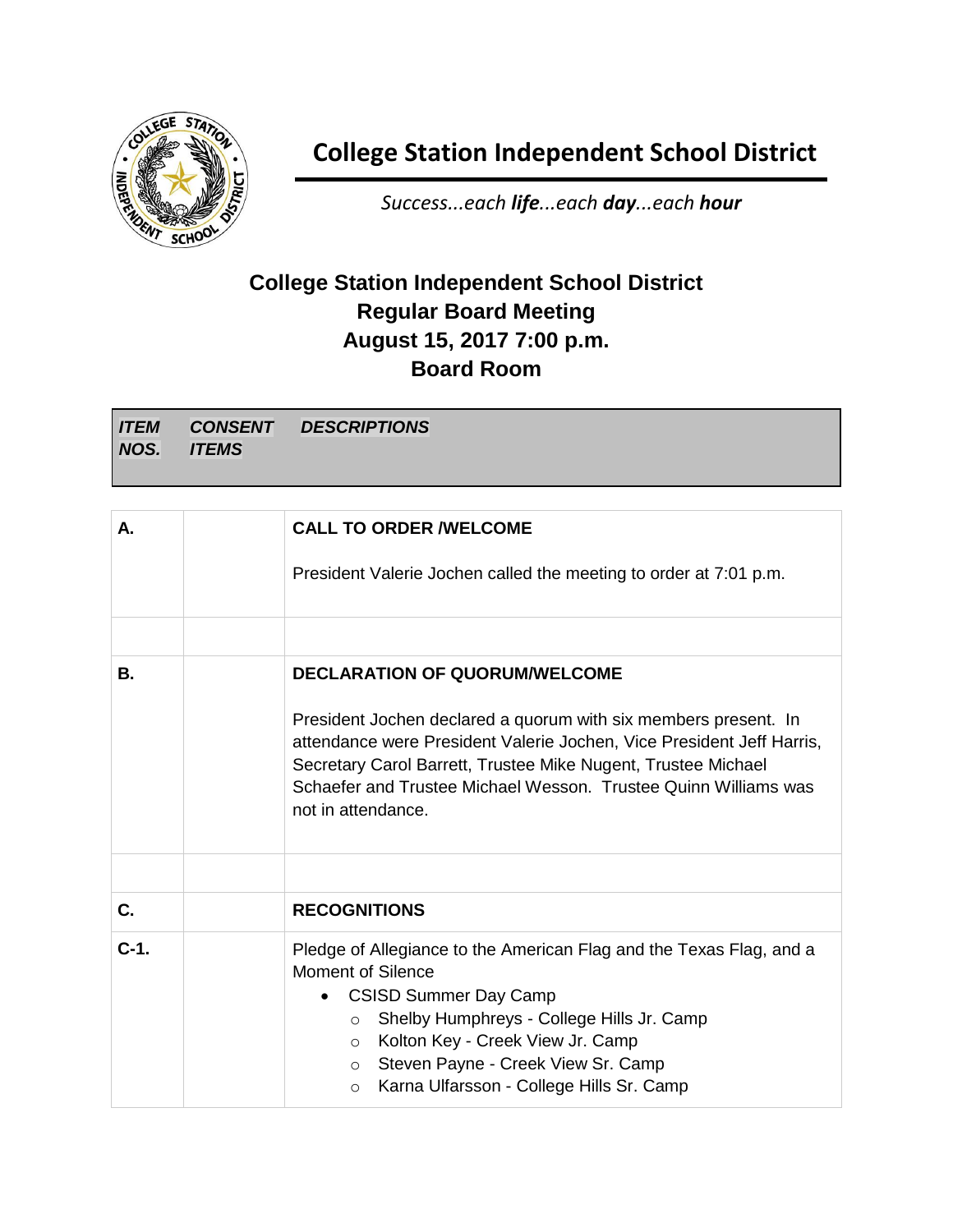| $C-2.$ | Recognize artwork provided by CSISD Summer Day Camp                                                                                                                                                                                                                                                                                                                                                                                                                                                                                                                                                                                                                                                                                                                                                                                                                                                                                                                                             |
|--------|-------------------------------------------------------------------------------------------------------------------------------------------------------------------------------------------------------------------------------------------------------------------------------------------------------------------------------------------------------------------------------------------------------------------------------------------------------------------------------------------------------------------------------------------------------------------------------------------------------------------------------------------------------------------------------------------------------------------------------------------------------------------------------------------------------------------------------------------------------------------------------------------------------------------------------------------------------------------------------------------------|
|        |                                                                                                                                                                                                                                                                                                                                                                                                                                                                                                                                                                                                                                                                                                                                                                                                                                                                                                                                                                                                 |
| D.     | <b>CONSENT AGENDA</b><br>Items listed on the Consent Agenda are as follows: Item E-2 Order of<br>Election; Item E-3 Interlocal Agreement; Item G Minutes; Item H-2<br>Pre-K Partnership Grant; Item H-3 Code of Conduct; Item J-3 2017<br>Tax Roll; Item J-4 Hazardous Traffic Conditions Resolution; Item J-5<br>Head Start Financials; Item J-6 Monthly Budget Amendments; Item J-<br>7 Financial Reports.<br><b>MOTION 4700:</b> I move approval of the Consent Agenda. The motion<br>was made by Vice President Jeff Harris and seconded by Mike<br>Nugent. The motion carried with six ayes and zero nos.                                                                                                                                                                                                                                                                                                                                                                                  |
|        |                                                                                                                                                                                                                                                                                                                                                                                                                                                                                                                                                                                                                                                                                                                                                                                                                                                                                                                                                                                                 |
| Е.     | <b>BOARD</b>                                                                                                                                                                                                                                                                                                                                                                                                                                                                                                                                                                                                                                                                                                                                                                                                                                                                                                                                                                                    |
| $E-1.$ | Board Directions and Reports/Announcements/Superintendent<br><b>Reports and Announcements</b><br><b>Board</b><br><b>CSISD Education Foundation</b><br>Clark Ealy reporting for Trustee Quinn Williams: An<br>anonymous donor gave 42 brand new teachers a \$50 gift card<br>to help set up their classroom.<br>Superintendent Ealy stated how much he appreciates the<br>Education Foundation honoring Dr. Amy Anderson who had a<br>passion for reading and for under privileged kids. The<br>Literacy Legacy Fund is a program that will enable each Head<br>Start and Pre-K student to receive a \$10 voucher for their<br>campus book fair. This is a great opportunity to donate.<br>Donations can be made online at givetokids.csisd.org<br><b>District Educational Improvement Council</b><br>Audit<br><b>Head Start Policy Council</b><br>Intergovernmental Relations Liaison<br>Personnel Advisory Council Liaison<br><b>School Health Education Council</b><br><b>Upcoming Events</b> |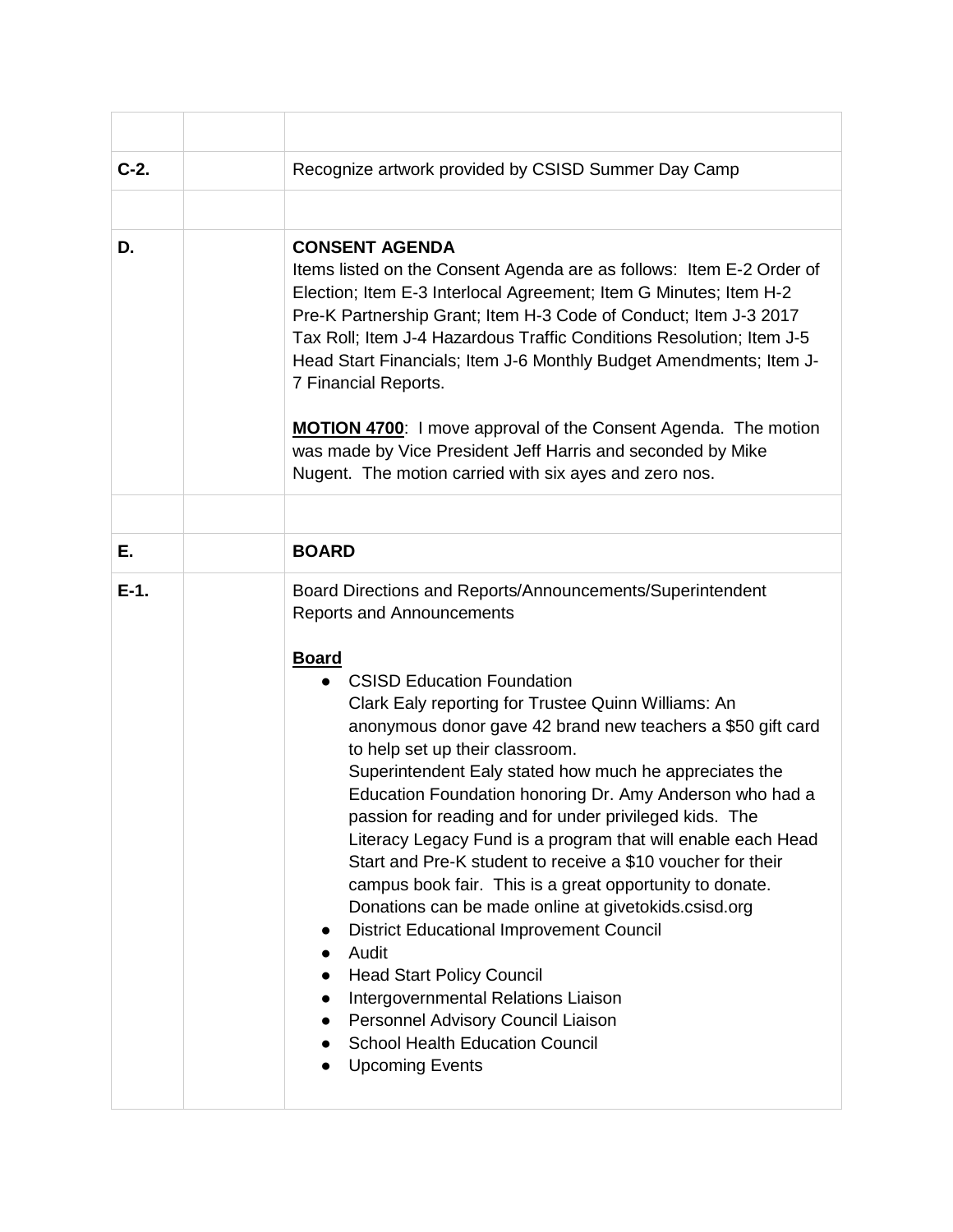|         |           | <b>Superintendent</b><br>Upcoming events<br>Superintendent Ealy stated that this is a busy time of year.<br>On Friday NTU began for new teachers. There are 140 new<br>teachers to CSISD. Tomorrow all teachers and support staff<br>come back for the 2017 Kick Off Rally where Adam Saenz will<br>be the keynote. The rally starts at 8:30 at Central; Baptist<br>Church. School begins on August 28 <sup>th</sup> .                                                                                                                                                                                                                                                                                                                                                                                                                                                                                       |
|---------|-----------|--------------------------------------------------------------------------------------------------------------------------------------------------------------------------------------------------------------------------------------------------------------------------------------------------------------------------------------------------------------------------------------------------------------------------------------------------------------------------------------------------------------------------------------------------------------------------------------------------------------------------------------------------------------------------------------------------------------------------------------------------------------------------------------------------------------------------------------------------------------------------------------------------------------|
| $E-2$ . | $\sqrt{}$ | Consider approval of an Order of Election authorizing a general<br>election to be held on November 7, 2017, for the purpose of electing<br>CSISD Board of Trustees Position 6 and Position 7 by the qualified<br>voters of the College Station ISD; establishing early voting locations<br>and vote centers for this election; and making provisions for<br>conducting the election<br>*Considerar la aprobación de una orden de elección que autoriza<br>una elección general que se llevará a cabo el 7 de noviembre del<br>2017, con el fin de elegir a la posición 6 y 7 del consejo directivo de<br>CSISD por los votantes calificados del Distrito Escolar Independiente<br>de College Station; Establecer sitios de votación adelantada y los<br>centros de voto para esta elección; Tomar medidas para llevar a<br>cabo la elección<br><b>Horn Memo</b><br>Order - English<br><b>Order - Spanish</b> |
| $E-3$ . | $\sqrt{}$ | Consider approval of an Interlocal Government Agreement between<br>College Station Independent School District and Brazos County<br>related to the November 7, 2017 general election<br>* Considerar la aprobación de un acuerdo de gobierno Interlocal<br>entre el distrito escolar independiente de College Station y el<br>Condado de Brazos relacionadas con las elecciones generales del 7<br>de noviembre de 2017<br><b>Horn Memo</b><br><b>Interlocal Agreement</b>                                                                                                                                                                                                                                                                                                                                                                                                                                   |
| F.      |           | HEARING OF CITIZENS (Non-Agenda/Agenda Items)                                                                                                                                                                                                                                                                                                                                                                                                                                                                                                                                                                                                                                                                                                                                                                                                                                                                |
|         |           | There were no citizens wishing to address the board at this time.                                                                                                                                                                                                                                                                                                                                                                                                                                                                                                                                                                                                                                                                                                                                                                                                                                            |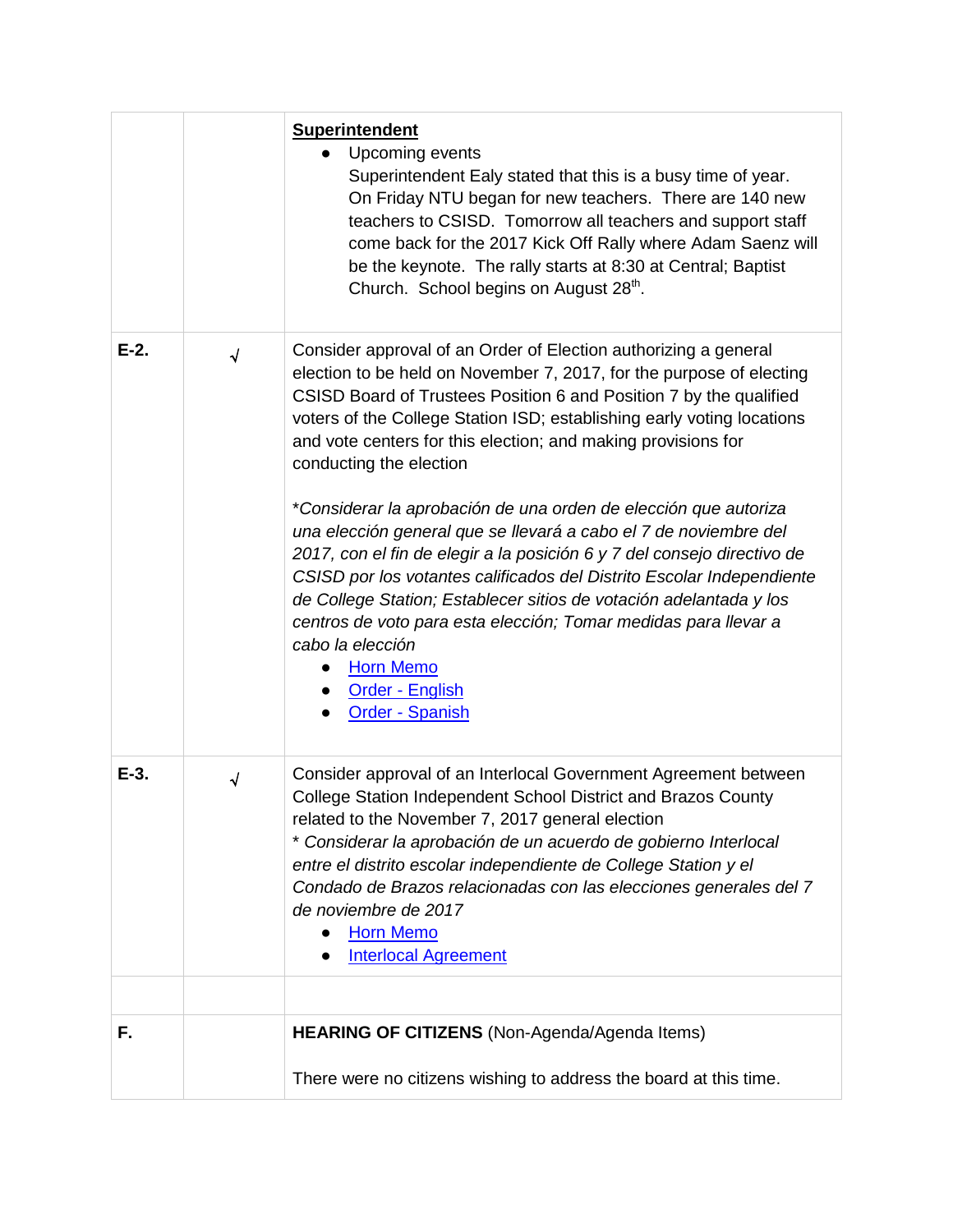| G.     | $\sqrt{2}$ | <b>MINUTES</b><br>July 18, 2017 Board Workshop Minutes<br>July 18, 2017 Board Meeting Minutes                                                                                                                                                                                                                                                                                                                                                                                                                                                                                                                                                                                                                                                    |
|--------|------------|--------------------------------------------------------------------------------------------------------------------------------------------------------------------------------------------------------------------------------------------------------------------------------------------------------------------------------------------------------------------------------------------------------------------------------------------------------------------------------------------------------------------------------------------------------------------------------------------------------------------------------------------------------------------------------------------------------------------------------------------------|
| Η.     |            | <b>CURRICULUM AND INSTRUCTION</b>                                                                                                                                                                                                                                                                                                                                                                                                                                                                                                                                                                                                                                                                                                                |
| $H-1.$ |            | Consider approval of resolution for College Station ISD to initiate the<br>Process of Designation as a District of Innovation pursuant to Texas<br>Education Code, Chapter 12A.<br><b>Tramel Memo</b><br><b>Resolution</b><br>Superintendent Clark Ealy, presented the resolution that would allow<br>CSISD to begin to explore the possibility of applying to become a<br>District of Innovation.<br><b>MOTION 4701:</b> I move we approve the resolution to allow CSISD to<br>initiate the Process of Designation as a District of Innovation pursuant<br>to Texas Education Code, Chapter 12A. The motion was made by<br>Trustee Michael Wesson and seconded by Vice President Jeff Harris.<br>The motion carried with six ayes and zero nos. |
| $H-2.$ | $\sqrt{}$  | Consider approval of the 2017-18 Pre-Kindergarten Partnership<br>Grant<br><b>Tramel Memo</b><br><b>MOU - Bullfrogs and Butterflies</b><br>MOU - KinderCare - Balcones<br><b>MOU - KinderCare - Village</b>                                                                                                                                                                                                                                                                                                                                                                                                                                                                                                                                       |
| $H-3.$ | $\sqrt{ }$ | Consider approval of the 2017-18 Code of Conduct<br><b>McIntyre Memo</b><br>2017-18 Student Code of Conduct                                                                                                                                                                                                                                                                                                                                                                                                                                                                                                                                                                                                                                      |
| L.     |            | <b>PERSONNEL</b>                                                                                                                                                                                                                                                                                                                                                                                                                                                                                                                                                                                                                                                                                                                                 |
|        |            |                                                                                                                                                                                                                                                                                                                                                                                                                                                                                                                                                                                                                                                                                                                                                  |
|        |            |                                                                                                                                                                                                                                                                                                                                                                                                                                                                                                                                                                                                                                                                                                                                                  |
| J.     |            | <b>BUSINESS</b>                                                                                                                                                                                                                                                                                                                                                                                                                                                                                                                                                                                                                                                                                                                                  |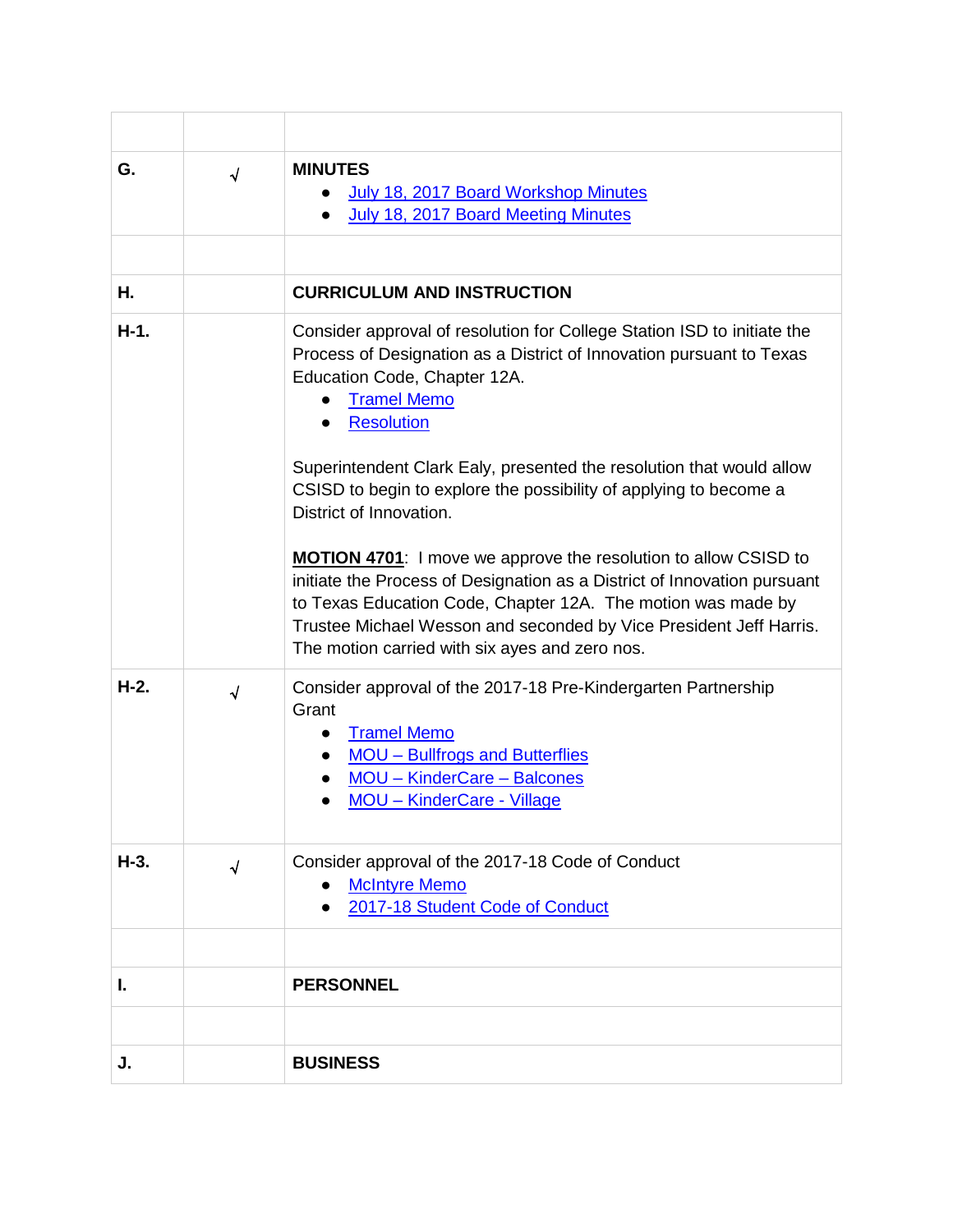| $J-1.$ |            | Consider approval of school district budget for fiscal year beginning<br>September 1, 2017 and ending August 31, 2018.<br><b>Martindale Memo</b><br><b>Budget</b><br>Mike Martindale, Deputy Superintendent/CFO, presented the board<br>with the proposed budget for the 2017-18 school year and<br>recommended approval of said budget.<br><b>MOTION 4702:</b> I move we approve the proposed CSISD budget for<br>2017-2018 fiscal year as presented. The motion was made by Vice<br>President Jeff Harris and seconded by Trustee Michael Schaefer.<br>The motion carried with six ayes and zero nos.                                                                                             |
|--------|------------|-----------------------------------------------------------------------------------------------------------------------------------------------------------------------------------------------------------------------------------------------------------------------------------------------------------------------------------------------------------------------------------------------------------------------------------------------------------------------------------------------------------------------------------------------------------------------------------------------------------------------------------------------------------------------------------------------------|
| $J-2.$ |            | Consider approval of ordinance adopting tax rate for the 2017-2018<br>fiscal year.<br><b>Martindale Memo</b><br>Ordinance<br>Mike Martindale, Deputy Superintendent/CFO, reviewed the<br>ordinance for the proposed tax rate for the 2017-2018 school year<br>and recommended adoption of said ordinance.<br><b>MOTION 4703:</b> I make the motion that the College Station ISD<br>School District approve the property tax rate be increased by the<br>adoption of the total tax rate of \$1.3980 for the 2017 tax year which is<br>a 0.14% increase. The motion was made by Trustee Michael<br>Schaefer and seconded by Trustee Michael Wesson. The motion<br>carried with six ayes and zero nos. |
| $J-3.$ | √          | Consider approval of the 2017 tax roll for College Station ISD as<br>submitted by the Brazos Central Appraisal District.<br><b>Martindale Memo</b><br><b>Tax Roll</b>                                                                                                                                                                                                                                                                                                                                                                                                                                                                                                                               |
| $J-4.$ | $\sqrt{}$  | Consider approval of the District's Hazardous Traffic Conditions<br>Resolution as required by TEA.<br><b>Martindale Memo</b><br><b>Resolution</b>                                                                                                                                                                                                                                                                                                                                                                                                                                                                                                                                                   |
| $J-5.$ | $\sqrt{2}$ | Consider approval of monthly Head Start financial statements and<br>credit card expenditures.                                                                                                                                                                                                                                                                                                                                                                                                                                                                                                                                                                                                       |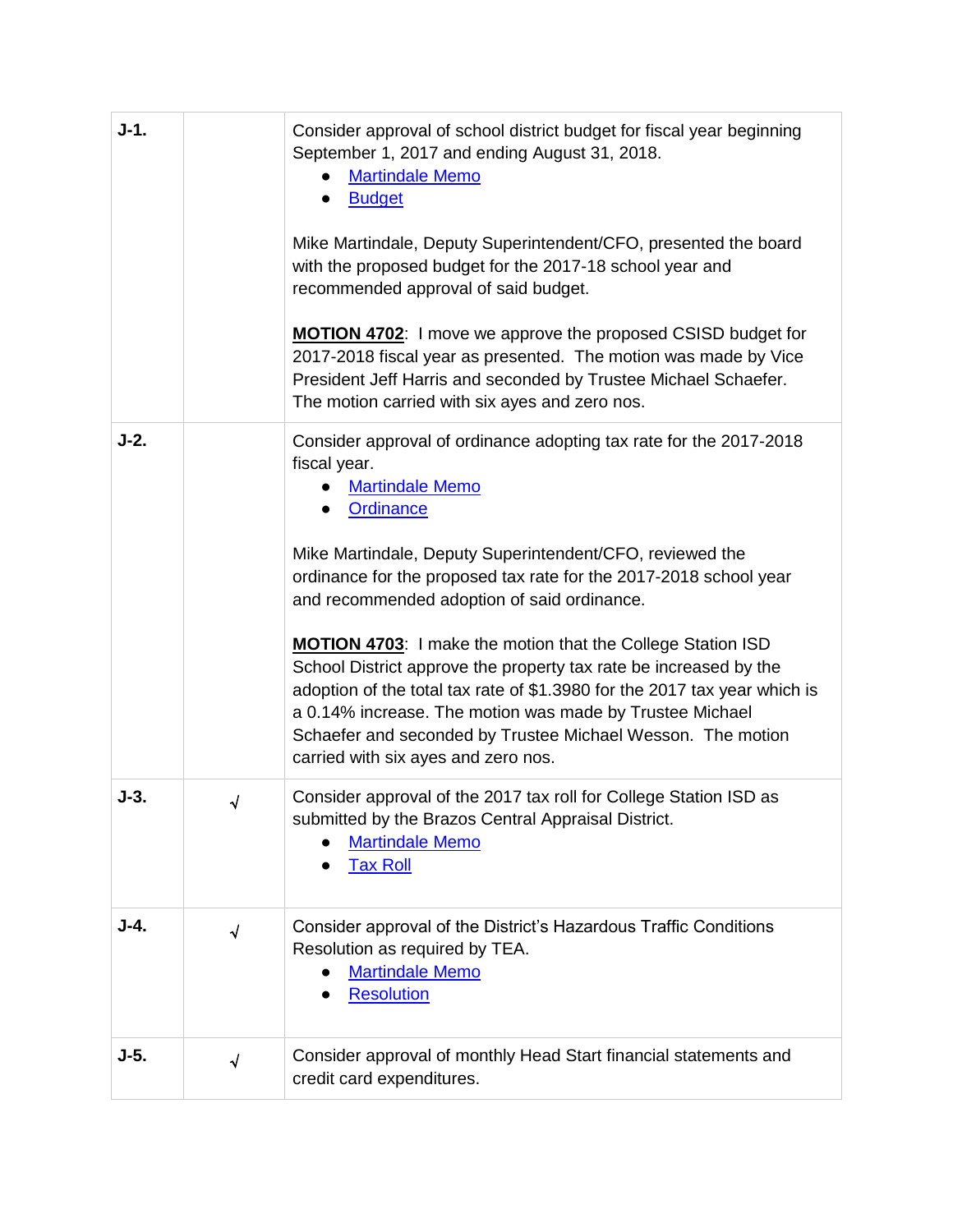|        |            | <b>Martindale Memo</b><br><b>Financial Statements</b>                                                                                                                                                                                                                                                                                                                                                                                                                                                                                            |
|--------|------------|--------------------------------------------------------------------------------------------------------------------------------------------------------------------------------------------------------------------------------------------------------------------------------------------------------------------------------------------------------------------------------------------------------------------------------------------------------------------------------------------------------------------------------------------------|
| J-6.   | $\sqrt{ }$ | Consider approval of monthly budget amendments.<br><b>Martindale Memo</b><br><b>Budget Amendments</b>                                                                                                                                                                                                                                                                                                                                                                                                                                            |
| $J-7.$ | $\sqrt{ }$ | Consider approval of financial reports.<br><b>Martindale Memo</b><br><b>Financial Reports</b>                                                                                                                                                                                                                                                                                                                                                                                                                                                    |
| Κ.     |            | <b>FACILITIES</b>                                                                                                                                                                                                                                                                                                                                                                                                                                                                                                                                |
| L.     |            | <b>EXECUTIVE SESSION</b>                                                                                                                                                                                                                                                                                                                                                                                                                                                                                                                         |
|        |            |                                                                                                                                                                                                                                                                                                                                                                                                                                                                                                                                                  |
| $L-1.$ |            | The Board will meet in executive session to conduct a closed meeting<br>to deliberate the purchase, exchange, lease, or value of real property<br>because the deliberation in an open meeting would have a<br>detrimental effect on the position of the District in negotiations with a<br>third party. The executive session deliberations will be held pursuant<br>to the "Deliberation Regarding Real Property; Closed Meeting"<br>exception to the Texas Open Meetings Act as set forth in Section<br>551,0742 of the Texas Government Code. |
|        |            | President Jochen adjourned the meeting to Executive Session at<br>7:22 p.m.                                                                                                                                                                                                                                                                                                                                                                                                                                                                      |
| L-2.   |            | Consideration, discussion and possible action related to the<br>superintendent evaluation. The executive session deliberations will<br>be held pursuant to the "Personnel Matters; Closed Meeting"<br>exception to the Texas Open Meetings Act as set forth in Section<br>551.074 of the Texas Government Code.                                                                                                                                                                                                                                  |
|        |            |                                                                                                                                                                                                                                                                                                                                                                                                                                                                                                                                                  |
| Μ.     |            | <b>OPEN SESSION</b>                                                                                                                                                                                                                                                                                                                                                                                                                                                                                                                              |
|        |            | President Valerie Jochen called the meeting back into Open Session<br>at 8:53 p.m.                                                                                                                                                                                                                                                                                                                                                                                                                                                               |